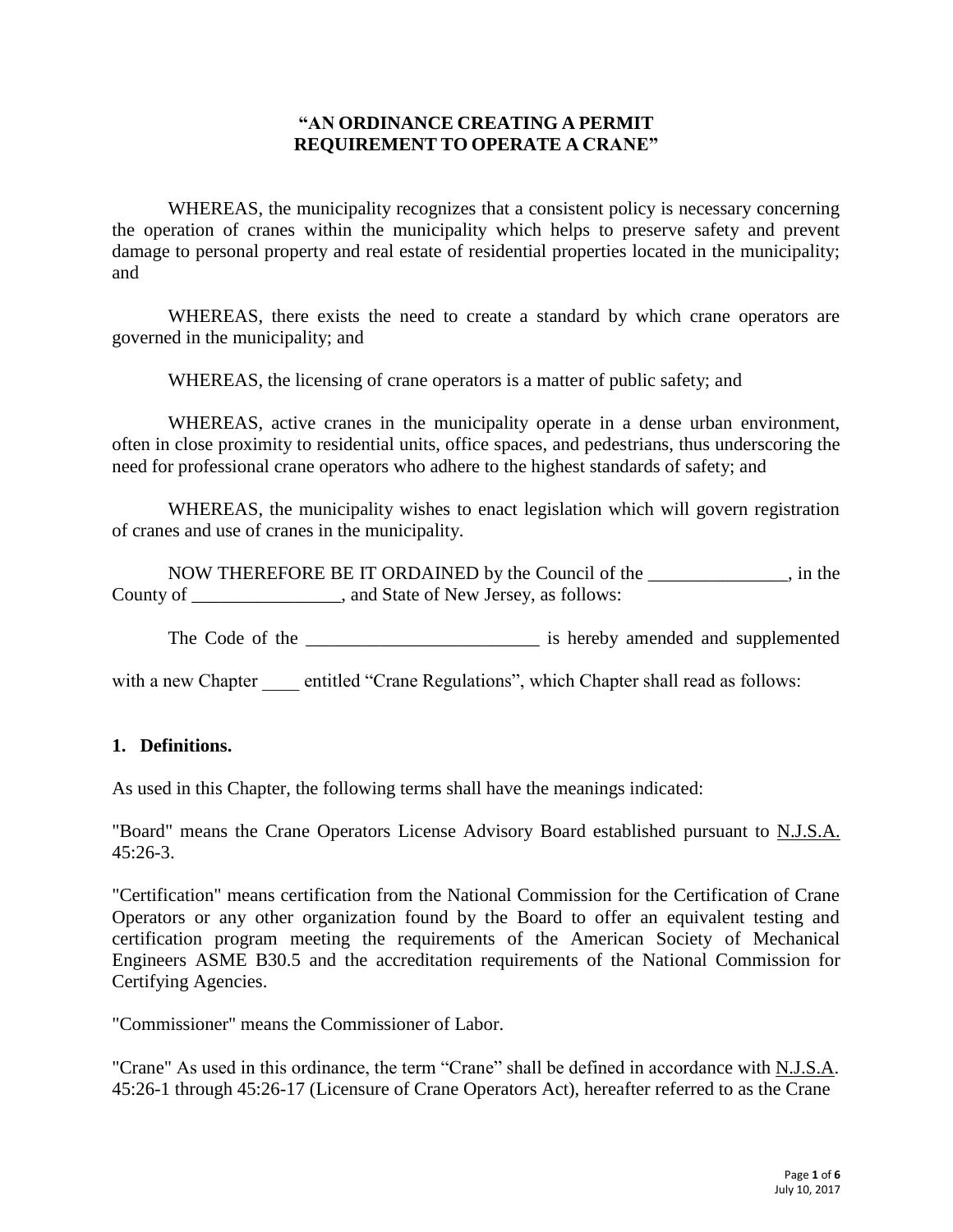Operator Licensure Act and the [1926 OSHA Crane and Derricks in Construction](https://www.osha.gov/pls/oshaweb/owasrch.search_form?p_doc_type=STANDARDS&p_toc_level=1&p_keyvalue=1926) also known as OSHA Subpart CC.

"Crane operator" means an individual engaged in the operation of a crane.

"Crane related experience" means operating, inspecting, training and maintenance experience acceptable to the board.

"Practical examination" means an examination demonstrating the applicant's ability to safely operate a particular category or type of crane. Practical examinations shall be conducted for the following crane categories: the lattice boom crawler cranes (LBC) lattice boom truck cranes (LBT), telescopic boom cranes (TLL, Swing Cab) & (TSS, Fixed Cab), Tower cranes and Overhead cranes.

## **2. General Requirements.**

- a. Five (5) days before any crane operator, contractor or other person or company initiates the use of a crane within the municipality, a permit shall be obtained. In emergent situations, the building inspector may waive this requirement in his or her own discretion if the operator meets the balance of the requirements of this Ordinance.
- b. The permit will be maintained with the Municipality as well as with the crane operator at all times; a copy of the permit shall be produced on the work site when requested.
- c. The following documents must be provided to the Municipality in order to be granted a permit:
	- 1. Copy of crane operator certificate from one of the following organizations:
		- a. National Commission for the Certification of Crane Operators (NCCCO);
		- b. Operating Engineers Certification Program (OECP); or
		- c. Crane Institute of America Certification.
	- 2. New Jersey Crane License.
	- 3. Current Medical Examiner's Card.
	- 4. A copy of the most recent and current proof of inspection for the crane being operated (Crane owner).
	- 5. Insurance required as follows:
		- a. Bodily Injury:
			- i. For any one (1) person in the amount of \$500,000.00;
			- ii. For any occurrence in the amount of \$1,000.000.00;
		- b. Property Damage:
			- i. For any one (1) accident in the amount of \$500,000.00;
			- ii. For any aggregate of occurrences in the amount of 2,000,000.00.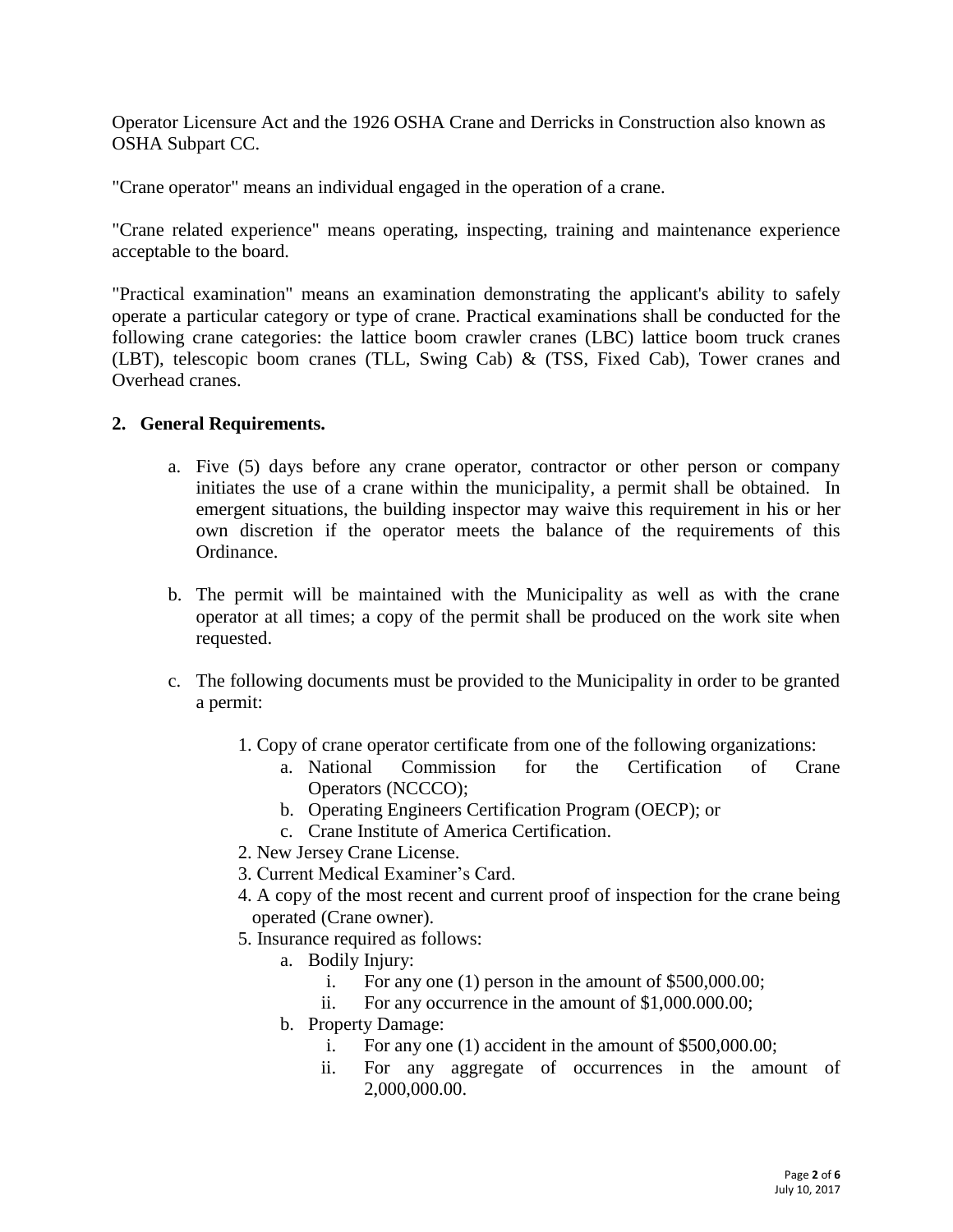- 6. Proof that the Crane Operator submits to a random drug testing program.
- 7. Proof of Completion of Signal Person Qualification or Certification course.
- d. Upon receipt of a properly completed application and compliance with the requirements of this Section, the building department shall issue or deny the requested permit within five (5) business days. If the application is denied the reasons for the denial are furnished to the applicant in writing.

### **3. Crane Operator Licensing.**

- a. Licensure of crane operators, pursuant to N. J. S. A. 45:26-7. No person shall engage in the operation of a crane, offer himself or herself for employment as a crane operator or otherwise act, attempt to act, present or represent himself as a crane operator unless licensed as such under the provisions of this act.
- b. A crane operator's license shall be valid only in conjunction with a current certification and only in the specialty or specialties for which the crane operator is certified. The specialties are lattice boom crawler crane (LBC), lattice boom truck crane (LBT), telescopic boom cranes (TLL, Swing Cab) & (TSS, Fixed Cab), tower cranes and overhead cranes.
- c. To be eligible for a license as a crane operator in the Municipality, an applicant shall fulfill each of the following requirements:
	- a. Be at least 18 years of age.
	- b. Receive certification from the National Commission for the Certification of Crane Operators or any other organization found by the board to offer an equivalent testing and certification program meeting the requirements of the American Society of Mechanical Engineers ASME B30.5 and the accreditation requirements of the National Commission for Certifying Agencies.
	- c. Have at least 1,000 hours of crane-related experience.
	- d. Maintain a current medical examiner's certification card.
- d. The crane operator should reside in the Municipality. If not, they should reside in the same County as the Municipality is located. The crane operator shall reside in New Jersey.

## **4. Fee schedule.**

The permit fee for each crane shall be \$100.00. Each permit is valid for sixty (60) days and may be extended and/or renewed provided that compliance with the requirements of this Ordinance continues to be met. Fee for an extended or renewal permit is \$50.00.

### **5. Notification of accident or safety issue- Required.**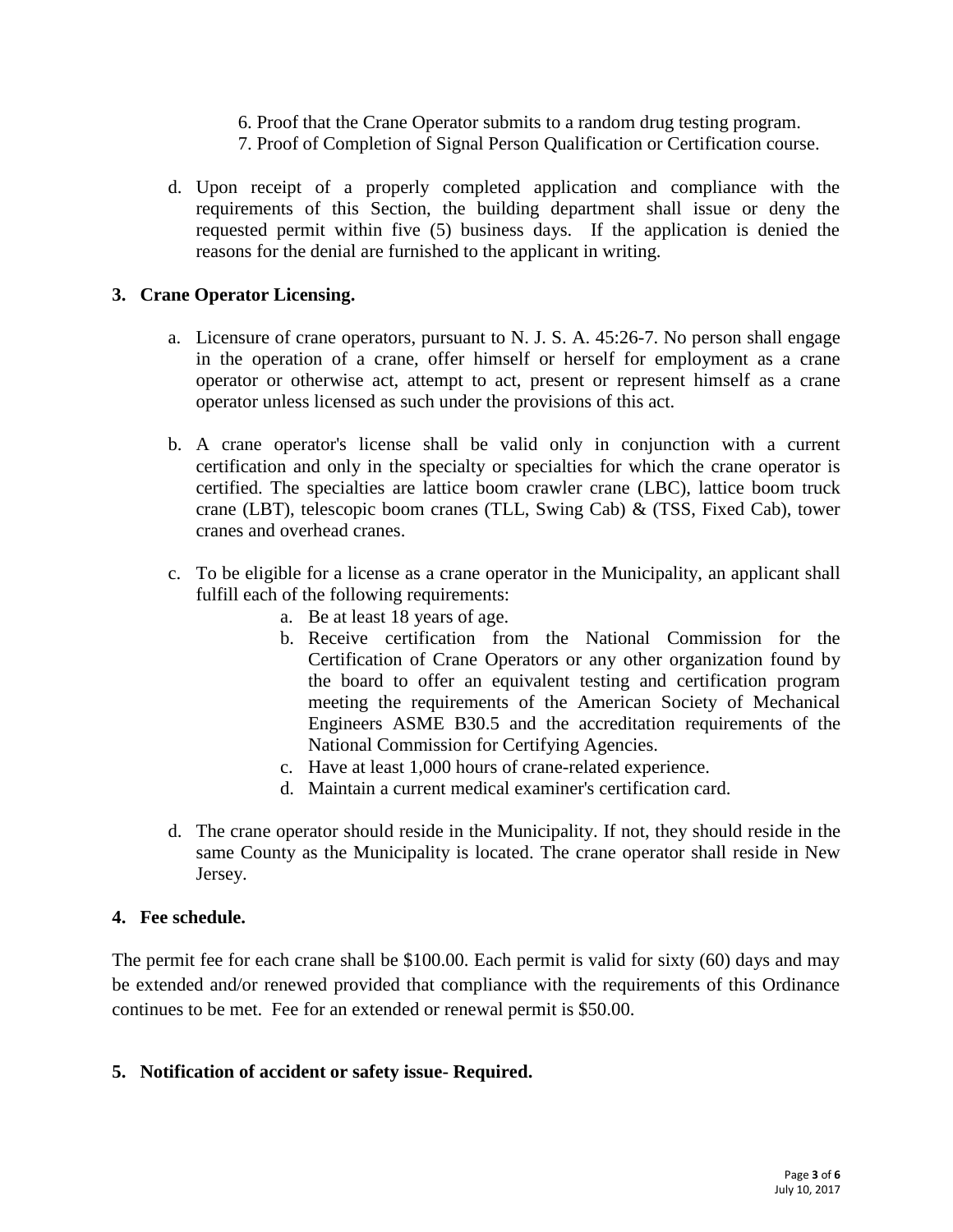The owner of the property shall immediately notify the Municipality of every accident causing personal injury or damage to property involving a construction crane covered by this chapter and shall afford the municipal official every facility for investigating such accident. When an accident involves the failure, breakage, damage or destruction of any part of the apparatus, it shall be unlawful to use such device until after an examination by the Municipality is made and approval of the equipment for continued use is granted. It shall be the duty of the Municipality to make a prompt examination into the cause of the accident and to enter a full and complete report thereof in the records of the Municipality. Such records shall be open for public inspection during regular business hours.

# **6. Safety equipment- Required.**

- a. All crane equipment shall be kept in safe working condition at all times by the owner and licensee.
- b. If any safety or operational aid used or required to be used in connection with the operation of a crane is not working properly, the person operating such crane shall immediately shut down the crane until such time that the required safety or operational aid is repaired or replaced and the crane is restored to proper working order.
- c. Any and all safety requirements promulgated by the Board, Commissioner, or Municipality must be adhered to at all times.
- d. Every crane shall be thoroughly inspected by a competent designated employee or authorized agent of the owner or lessee of such mobile crane, tower crane or derrick at intervals not exceeding one month. Such inspection shall include, but not be limited to, all blocks, shackles, sheaves, wire rope, connectors, and various devices on the master boom, controls and braking mechanisms.
- e. A written, dated, and signed record of each such inspection shall be completed by the competent designated employee or authorized agent who made the inspection. The most recent record of such inspection shall be posted inside the cab of such crane and shall be filed with the municipality. Attached to such record of inspection shall be a written designation naming the competent employee or authorized agent. Such attached designation shall be signed by the owner or lessee of said crane.
- f. Every crane shall be inspected before being erected or operated for the first time on any job.
- g. Adjustments and repairs to cranes shall be made only by competent designated persons.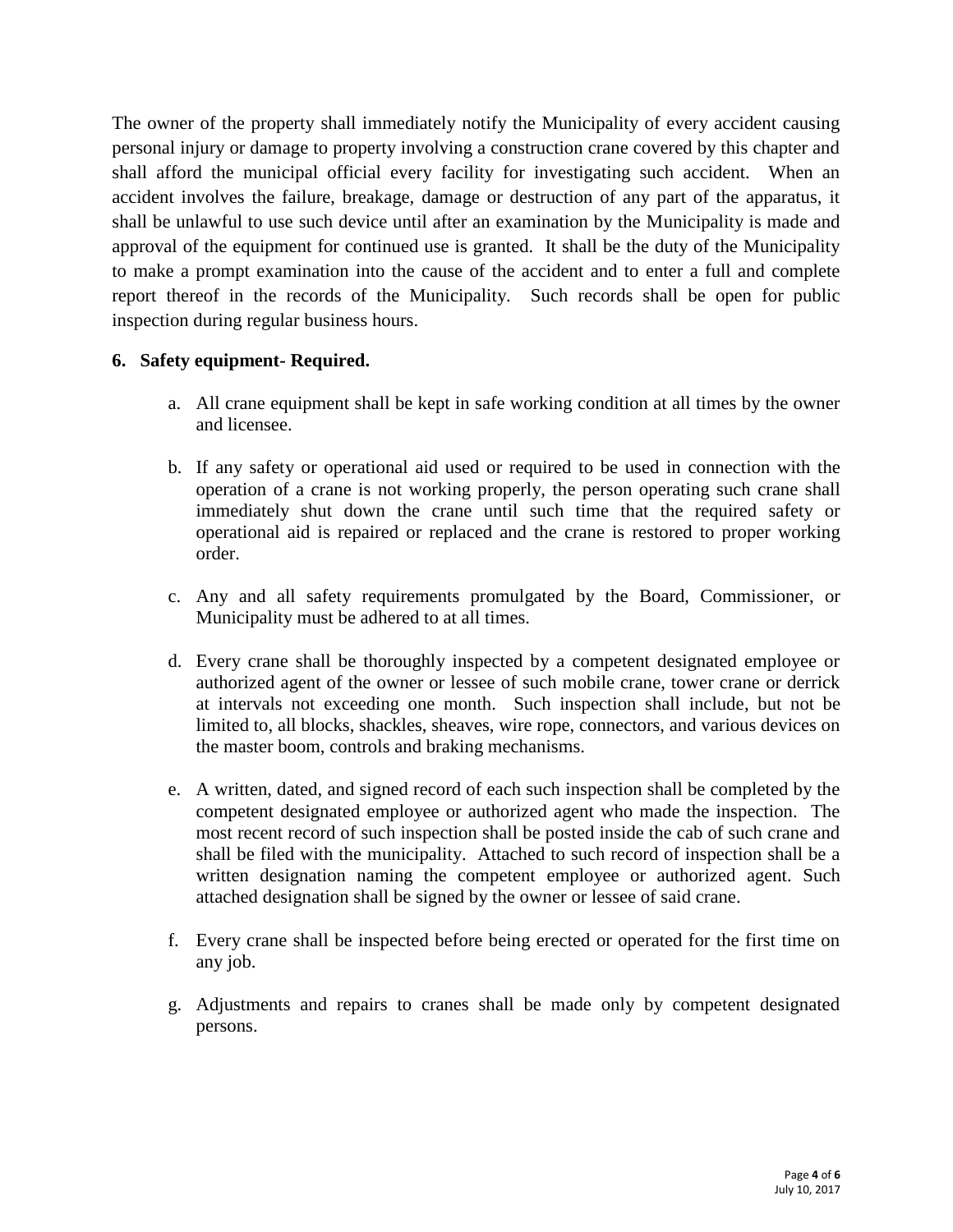## **7. Administration; enforcement.**

- a. The Municipal Council may promulgate rules and regulations for the administration of the provisions of this Article.
- b. The provisions of this article shall be enforced by the \_\_\_\_\_\_\_\_\_\_\_ department.

## **8. Unsafe cranes**

- a. Any crane which is or hereafter becomes unsafe or otherwise dangerous to human life or public safety, or which demonstrates inadequate maintenance shall be deemed to be in an unsafe condition by the Municipal Engineer. All unsafe cranes shall be taken down or removed or made safe, as the Municipal Engineer deems necessary and as provided for in this section.
- b. The Municipal Engineer shall cause a report to be filed on an unsafe crane. The report shall state the nature of the unsafe condition.
- c. If an unsafe condition is found, the Municipal Engineer or municipal agent shall serve on the owner, agent or person in control of the crane, a written notice that describes the condition being unsafe and specifies the required repairs or improvements to be made to abate the unsafe condition. Such notice shall require the person thus notified to declare immediately to the Municipal Engineer or municipal agent exceptions or rejection of the terms of the written notice.
- d. Such written notice shall be deemed properly served if a copy is delivered to the owner personally, or sent by certified or registered mail addressed to the owner at the last known address with the return receipt requested. If a certified or registered letter is returned showing that the written order has not been delivered, a copy shall be posed in a conspicuous place in or on the structure affected by such notice. Service of such notice in the foregoing manner upon the owner's agent or upon the person responsible for the crane shall constitute service of notice upon the owner.
- e. The equipment determined to be unsafe by the Municipal Engineer or municipal agent may be restored to a safe condition. To the extent that repairs, alterations or additions are made during restoration of such equipment, such repairs, alterations or additions shall comply with all applicable codes.
- f. Any person who refuses or neglects to comply with the requirements of notice to abate an unsafe condition shall be subject to a fine in accordance with Section 9.

# **9. Violations; penalties.**

a. Any person who operates a crane without meeting the requirements of this ordinance or any rule or regulation promulgated thereunder shall be subject to a fine of not less than \$1,000.00 and no more than \$10,000.00 for each violation. Each day of illegal